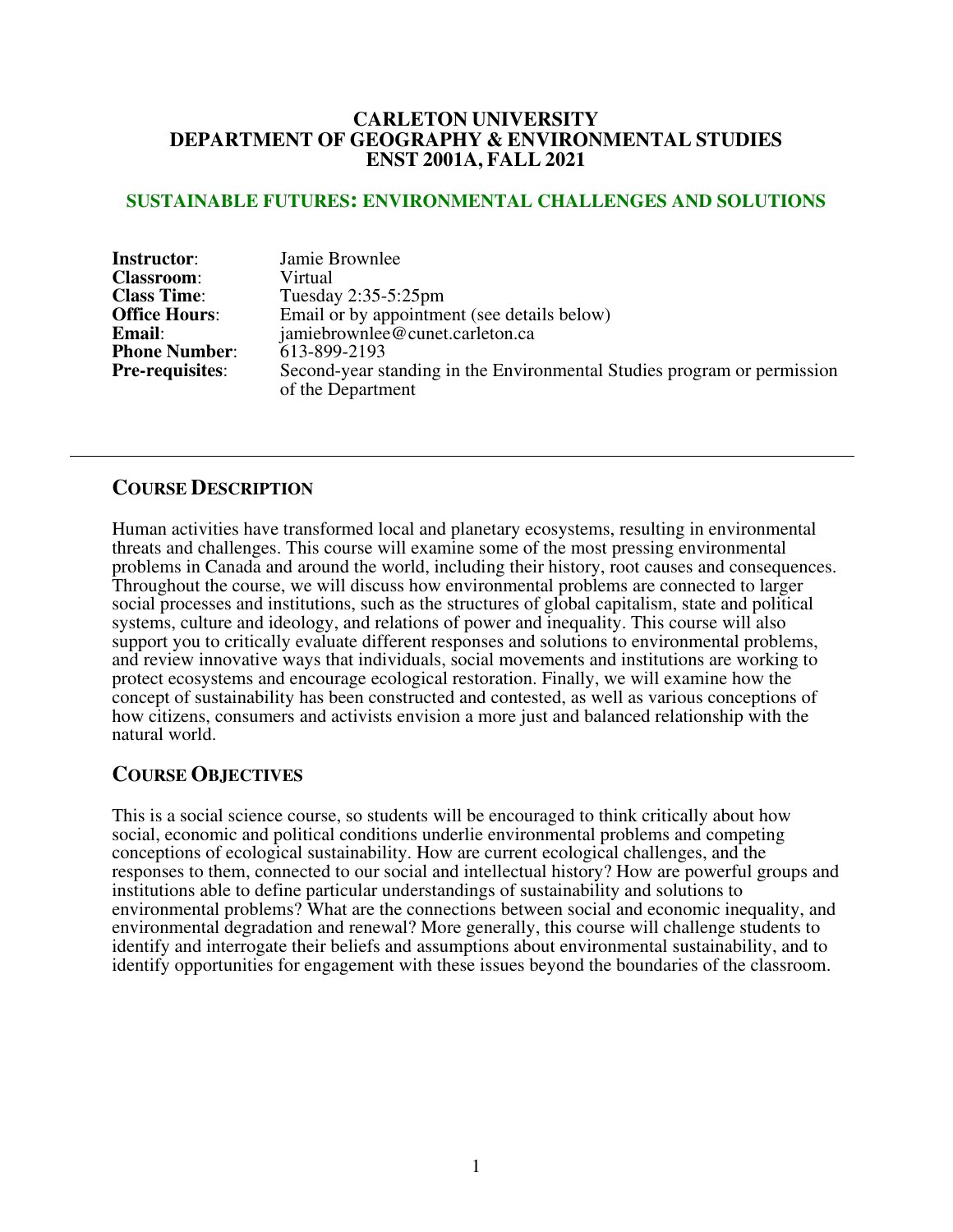### **TEACHING AND LEARNING IN AN ONLINE ENVIRONMENT (PLEASE REVIEW THIS SECTION CAREFULLY)**

### *Asynchronous Course through Brightspace*

Because of the ongoing pandemic and the rules in place to ensure physical distancing, this course will be **delivered online in an asynchronous format**. In an asynchronous course, the instructor and students share information in a virtual course space. Asynchronous courses do not have live, scheduled meetings online. Rather, students will access weekly recorded lectures, course readings, assignments and other materials on **Brightspace**. If you have not already done so, please familiarize yourself with the Brightspace platform. For additional assistance, you can access the following support sites:

Brightspace Support Site for Students https://carleton.ca/brightspace/students/ Online Learning Orientation https://carleton.ca/online/online-learning-orientation/ TLS Brightspace Video Channel https://mediaspace.carleton.ca/category/Carleton+University+Galleries%3EBrightspace%3EBrightspace+ for+Students/204479823

While there is a scheduled day and time associated with the course (Tuesday 2:35-5:25pm), students can move through the weekly course materials on their own schedule and at their own pace. However, students are expected to pay close attention to assignment deadlines and exam dates.

I will send out a **group email** at the beginning of each week to: summarize the topics and learning objectives for the week; provide a reminder of any important deadlines; outline instructions for assignments and exams; and, more generally, to keep us on track.

### *Lectures and Readings*

Each week, I will be posting a series of **lecture videos** on Brightspace where I present and discuss course content. The lectures will be posted at the beginning of each week, and they will remain on Brightspace for the duration of the term. I have also posted the **required readings** for each week that complement and build upon the weekly lectures.

It will be your responsibility to watch these lecture videos, do the readings, and understand and engage with the content provided. While you can watch (and re-watch) lectures and complete readings on your own time, I recommend that you adhere as closely as possible to a weekly schedule to avoid falling behind in the course.

### *How to Communicate with Your Instructor and TAs*

This course will not have scheduled weekly office hours. However, I am available to answer any questions you may have, to provide feedback and clarification, and to help if you experience difficulties. Please feel free to **email me** at any time with questions about the course (e.g., technical or logistical issues, substantive questions about lecture/reading content, etc.). **I respond to emails promptly**. There are also two teaching assistants (TAs) for this course, and you are welcome to email them with questions as well. Contact information for both TAs will be posted on the Brightspace home page.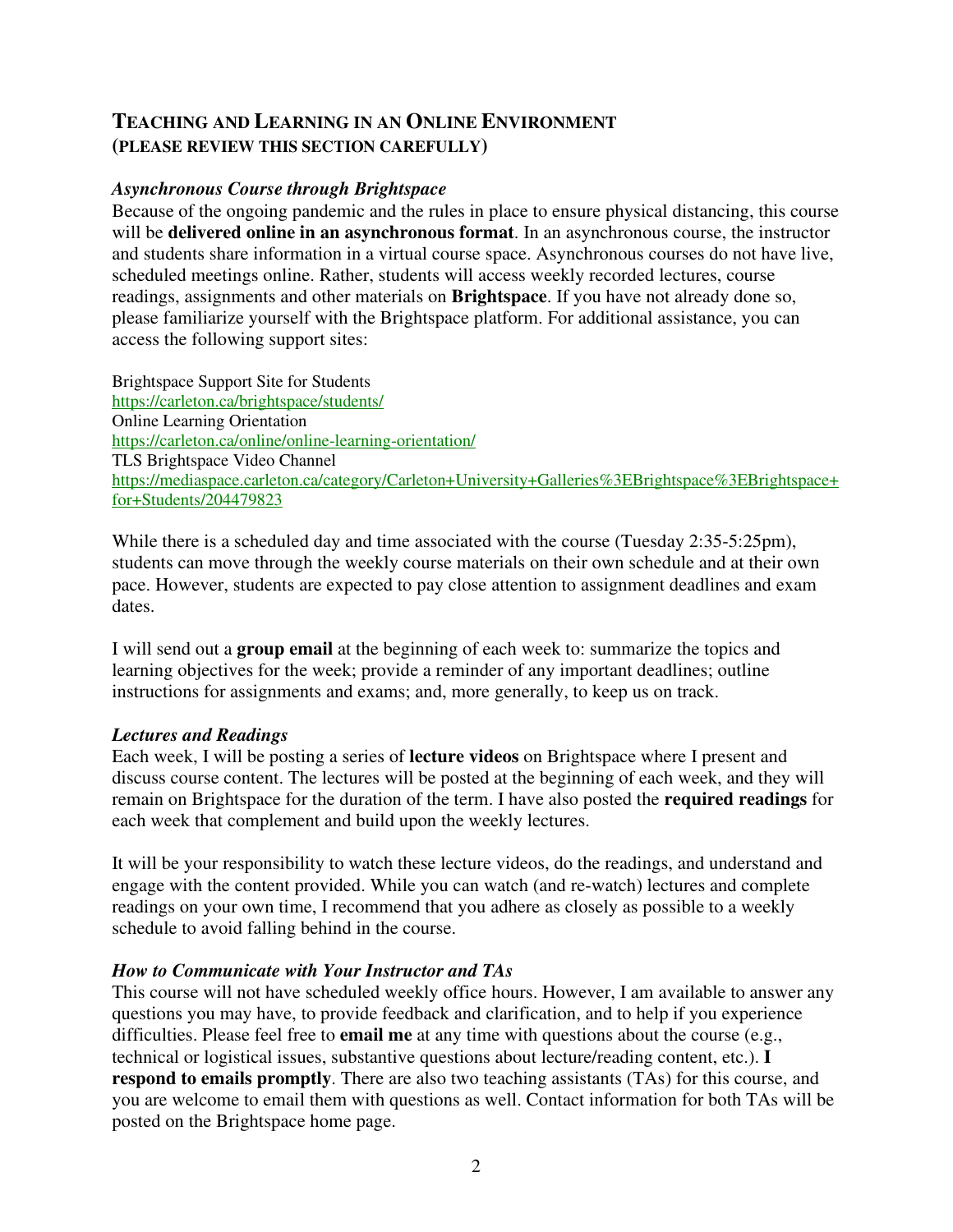Most of the time, course-related questions can be answered by email, so please try this first. However, if you feel you need a more detailed discussion with me, you can contact me **by phone** or we can schedule an appointment for a one-on-one **Zoom meeting**. This will require that you have Zoom installed on your computer.

Please note that any requests for accommodations or alternate arrangements regarding assignments or exams should be made directly to me. Please give me as much notice as possible and I will do my best to accommodate you.

### *Information and Supports for Students*

Below is a list of university resources to support students in online learning at Carleton.

Student Support Resources https://carleton.ca/studentsupport/supporting-our-students/ Carleton Online: supporting students in the online learning environment https://carleton.ca/online/ Centre for Student Academic Support https://carleton.ca/csas/ Mental Health Resources for Students https://carleton.ca/wellness/living-well/resources/ Resource Guide for Mental Health and Well-Being https://carleton.ca/studentsupport/wp-content/uploads/Mental-Health-Resource-2019.pdf Student Service Information https://students.carleton.ca/coronavirus/service-information/

### *International Students*

Learning online can present a unique set of challenges for international students who may be connecting to courses from their home countries. Please feel free to reach out to me with any concerns or problems you may be experiencing. Below is a list of university resources to support international students at Carleton.

International Student Services Office https://carleton.ca/isso/ The Global PALS (Peer Advisors Lending Support) Program https://carleton.ca/isso/globalpals/ International Student Services Office Newsletter https://carleton.ca/isso/services-for-current-students/isso-newsletter-sign-up/ Online Events and Workshops for International Students https://carleton.ca/isso/events-2/

### *General Student Assistance and Support*

| <b>IF A STUDENT NEEDS</b><br><b>ASSISTANCE WITH</b> | <b>REFERTO</b>                          | <b>CONTACT</b><br><b>INFORMATION</b> |
|-----------------------------------------------------|-----------------------------------------|--------------------------------------|
| understanding academic rules                        | Academic Advising Centre                | 302 Tory Building                    |
| and regulations                                     | "Helping students build a foundation    | 613-520-7850                         |
| choosing or changing their                          | for academic success by facilitating    | Website No.                          |
| major                                               | services that foster personal direction | appointment is                       |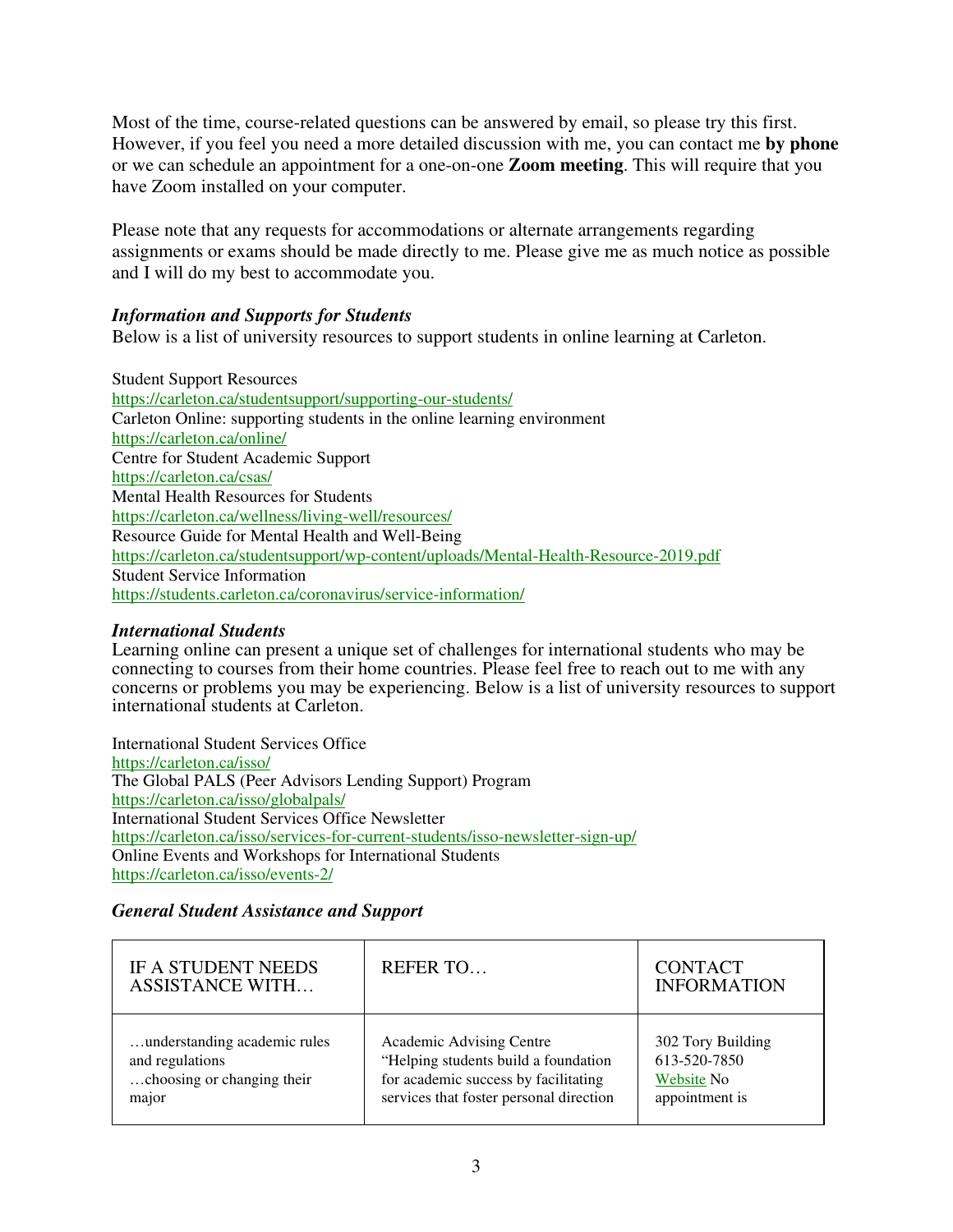| finding a tutor<br>academic planning guided by an<br>Academic Advisor<br>polishing study skills                                                     | and academic competence"                                                       | necessary as all<br>students are seen on a<br>walk-in basis.                                                              |
|-----------------------------------------------------------------------------------------------------------------------------------------------------|--------------------------------------------------------------------------------|---------------------------------------------------------------------------------------------------------------------------|
| developing a coherent pattern of<br>courses in the major and<br>consultation about opportunities<br>for graduate and professional<br>study          | Undergraduate Program Advisors                                                 | Consult the individual<br>departmental website.                                                                           |
| a learning disability                                                                                                                               | <b>Paul Menton Centre</b><br>"Integration, Individualization,<br>Independence" | 501 University Centre<br>613-520-6608<br>Website<br>Students can call or<br>drop in to make an<br>appointment.            |
| peer assisted tutoring for pre-<br>identified, notoriously difficult<br>courses<br>writing services<br>learning support workshops<br>online support | Centre for Student Academic<br>Support (CSAS)                                  | 4th floor MacOdrum<br>Library<br>613-520-3822<br><b>Website</b> For an<br>appointment please<br>email<br>CSAS@carleton.ca |
| polishing English conversation<br>skills, or proof reading<br>(International students only)                                                         | <b>International Student Services Office</b>                                   | 128 University Centre<br>613-520-6600<br>Website                                                                          |
| Library and Research help;<br>Learning Support and IT support                                                                                       | Staff at MacOdrum Library<br>(reference services desk)                         | 613-520-2733<br>Website                                                                                                   |
| coping with stress or crisis                                                                                                                        | Office of Student Affairs or Health<br>and Counseling Services                 | <b>Student Affairs</b><br>Health & Counselling<br><b>Services</b>                                                         |

### *Special Information about COVID-19 Pandemic Measures*

All members of the Carleton community are required to follow COVID-19 prevention measures and all mandatory public health requirements (e.g., wearing a mask, physical distancing, hand hygiene, respiratory and cough etiquette) and mandatory self-screening prior to coming to campus daily.

If you feel ill or exhibit COVID-19 symptoms while on campus or in class, please leave campus immediately, self-isolate, and complete the mandatory symptom reporting tool. For purposes of contact tracing, attendance will be taken in all classes and labs. Participants can check in using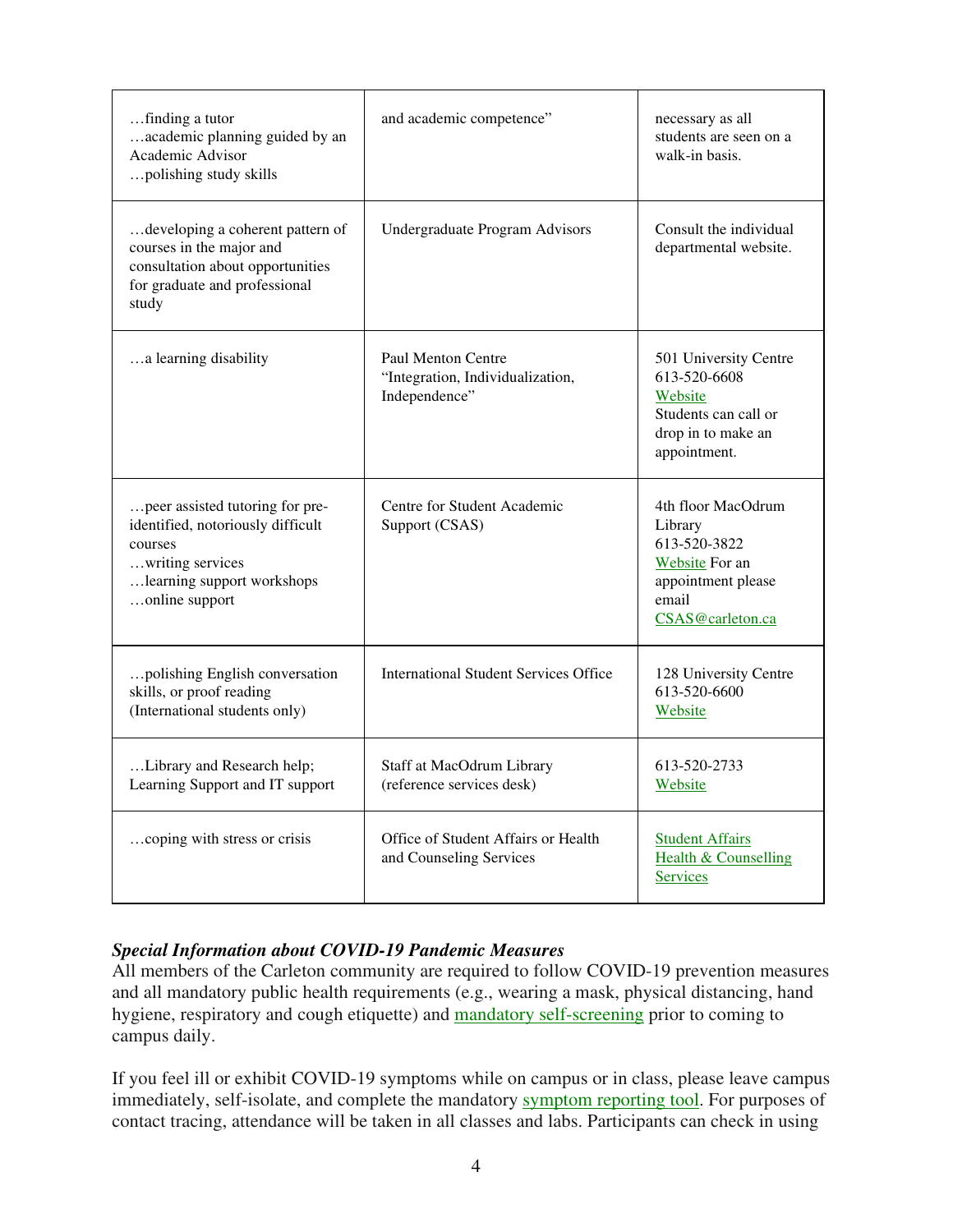posted QR codes through the cuScreen platform where provided. Students who do not have a smartphone will be required to complete a paper process as indicated on the COVID-19 website.

All members of the Carleton community are required to follow guidelines regarding safe movement and seating on campus (e.g., directional arrows, designated entrances and exits, designated seats that maintain physical distancing). In order to avoid congestion, allow all previous occupants to fully vacate a classroom before entering. No food or drinks are permitted in any classrooms or labs.

For the most recent information about Carleton's COVID-19 response and required measures, please see the University's COVID-19 webpage and review the Frequently Asked Questions (FAQs). Should you have additional questions after reviewing, please contact covidinfo@carleton.ca

Please note that failure to comply with university policies and mandatory public health requirements, and endangering the safety of others are considered misconduct under the Student Rights and Responsibilities Policy. Failure to comply with Carleton's COVID-19 procedures may lead to supplementary action involving Campus Safety and/or Student Affairs.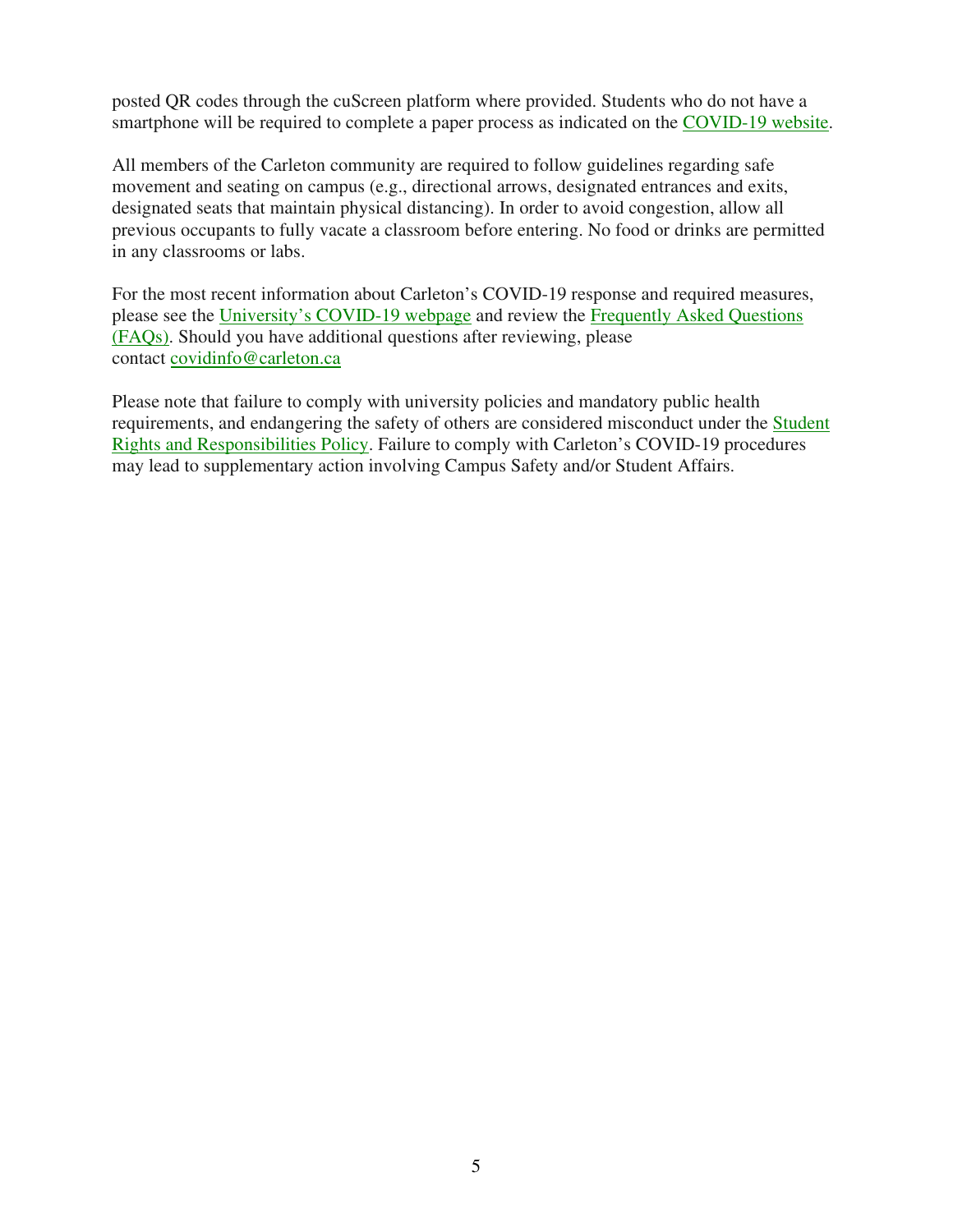# 1. *SHORT ASSIGNMENT, DUE OCTOBER 12TH*

For this assignment, you are to analyze the state of knowledge around a particular environmental problem, with a focus on the kinds of responses that have been proposed or put in place to encourage sustainability. Additional information about the assignment will be provided during the first few weeks of the class. The paper should be approximately 5-6 double-spaced pages. It is due on October  $12<sup>th</sup>$  and should be submitted electronically via Brightspace. Late papers will be penalized 5 percent per day.

 $20\%$ 

 $20\%$ 

#### 2. *MIDTERM EXAM, OCTOBER 19TH*

The midterm exam is on October  $19<sup>th</sup>$  and will be a combination of short answer and essay-type questions. It will cover material from both the lectures and the assigned readings (weeks 2 through 5). The exam will be a *take-home, open-book exam* and will be administered through Brightspace. Please note that all take-home exam work must be that of the individual student. Submitting a take-home exam written in whole or in part by someone else is a violation of the university's plagiarism policy.

#### 3. *FINAL PAPER, DUE DECEMBER 7 TH*

For the final paper, you are to select your own paper topic, understanding that it must be within the parameters of the issues addressed in the course. While the paper can draw on some of the weekly readings, it should also reference additional academic sources. It should be approximately 12-15 double-spaced pages**.** Papers will be graded on the quality of your research and writing, strength of your arguments and analysis, and your ability to situate your arguments within existing debates. Additional information will be provided later in the term. Students are invited to discuss paper ideas with me at any point during the term (though this is not mandatory). The paper is due on December  $7<sup>th</sup>$  and should be submitted electronically via Brightspace. Late papers will be penalized 5 percent per day.

### 4. *FINAL EXAM* **25%**

The final exam will be a combination of short answer and essay-type questions. Please note that the final exam is *not cumulative*. Therefore, it will cover material from both the lectures and the assigned readings in the second half of the course only (weeks 7 through 11). The final exam will be a *take-home, open-book exam*. It will be scheduled by the university in the exam period and administered through Brightspace. Please note that all take-home exam work must be that of the individual student. Submitting a take-home exam written in whole or in part by someone else is a violation of the university's plagiarism policy.

# **READING MATERIALS**

- Students are not required to purchase books or a course pack for this course.
- All assigned readings will be available through Brightspace.

### **COURSE REQUIREMENTS AND EVALUATION**

#### **35%**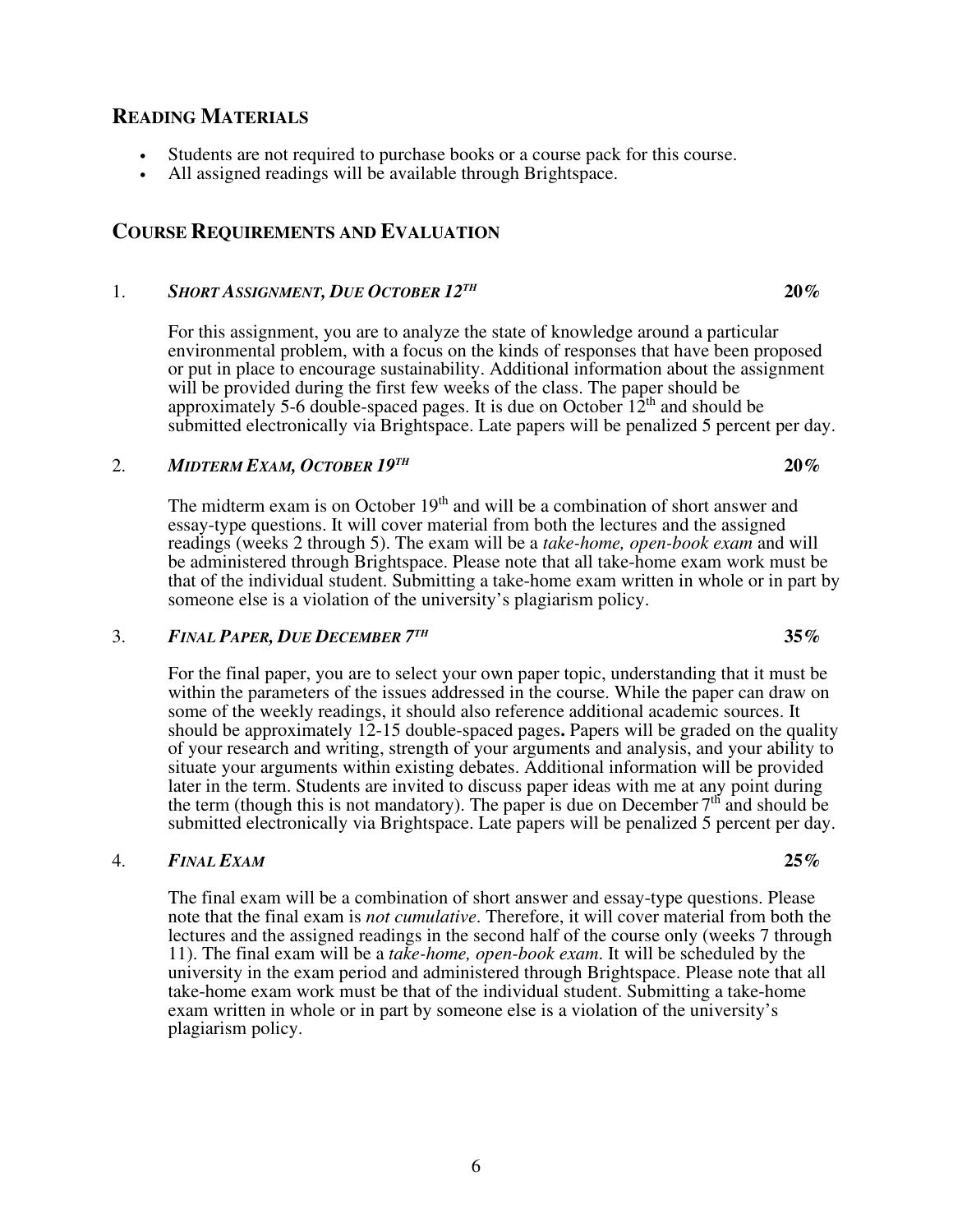### **GRADES**

In accordance with the Carleton University Undergraduate Calendar (p. 45), the letter grades assigned in this course will have the following percentage equivalents:

| $A+ = 90-100$  | $B_+ = 77-79$ | $C_{\pm} = 67 - 69$ | $D_{+} = 57 - 59$ |
|----------------|---------------|---------------------|-------------------|
| $A = 85-89$    | $B = 73-76$   | $C = 63-66$         | $D = 53-56$       |
| $A = 80-84$    | $B = 70-72$   | $C = 60-62$         | $D = 50-52$       |
| $F =$ Relow 50 |               |                     |                   |

Please note that standing in a course is determined by the course instructor subject to the approval of the Faculty Dean. This means that grades submitted by the instructor may be subject to revision. No grades are final until they have been approved by the Dean.

### **ACADEMIC ACCOMMODATIONS**

You may need special arrangements to meet your academic obligations during the term. Carleton provides academic accommodation to students for reasons of disability, religious observance, pregnancy and/or parental leave, sexual violence, and student activities. In the context of the ongoing pandemic, Carleton also provides accommodations to help students navigate the disruptions caused by COVID-19.

Providing accommodations means providing alternatives to students who cannot perform the essential requirements of their academic programs due to the reasons mentioned above. At no time does academic accommodation undermine or compromise the learning objectives that are established by the academic authorities of the university.

For an accommodation request the processes are as follows:

**Pregnancy obligation**: write to me with any requests for academic accommodation during the first two weeks of class, or as soon as possible after the need for accommodation is known to exist. For accommodation regarding a formally-scheduled final exam, you must complete the Pregnancy Accommodation Form.

**Religious obligation**: write to me with any requests for academic accommodation during the first two weeks of class, or as soon as possible after the need for accommodation is known to exist. For more details click here.

**Academic Accommodations for Students with Disabilities**: The Paul Menton Centre for Students with Disabilities (PMC) provides services to students with Learning Disabilities (LD), psychiatric/mental health disabilities, Attention Deficit Hyperactivity Disorder (ADHD), Autism Spectrum Disorders (ASD), chronic medical conditions, and impairments in mobility, hearing, and vision. If you have a disability requiring academic accommodations in this course, please contact the PMC at 613-520-6608 or pmc@carleton.ca for a formal evaluation. If you are already registered with the PMC, contact your PMC coordinator to send me your Letter of Accommodation at the beginning of the term, and no later than two weeks before the first inclass scheduled test or exam requiring accommodation (if applicable). After requesting accommodation from PMC, meet with me to ensure accommodation arrangements are made.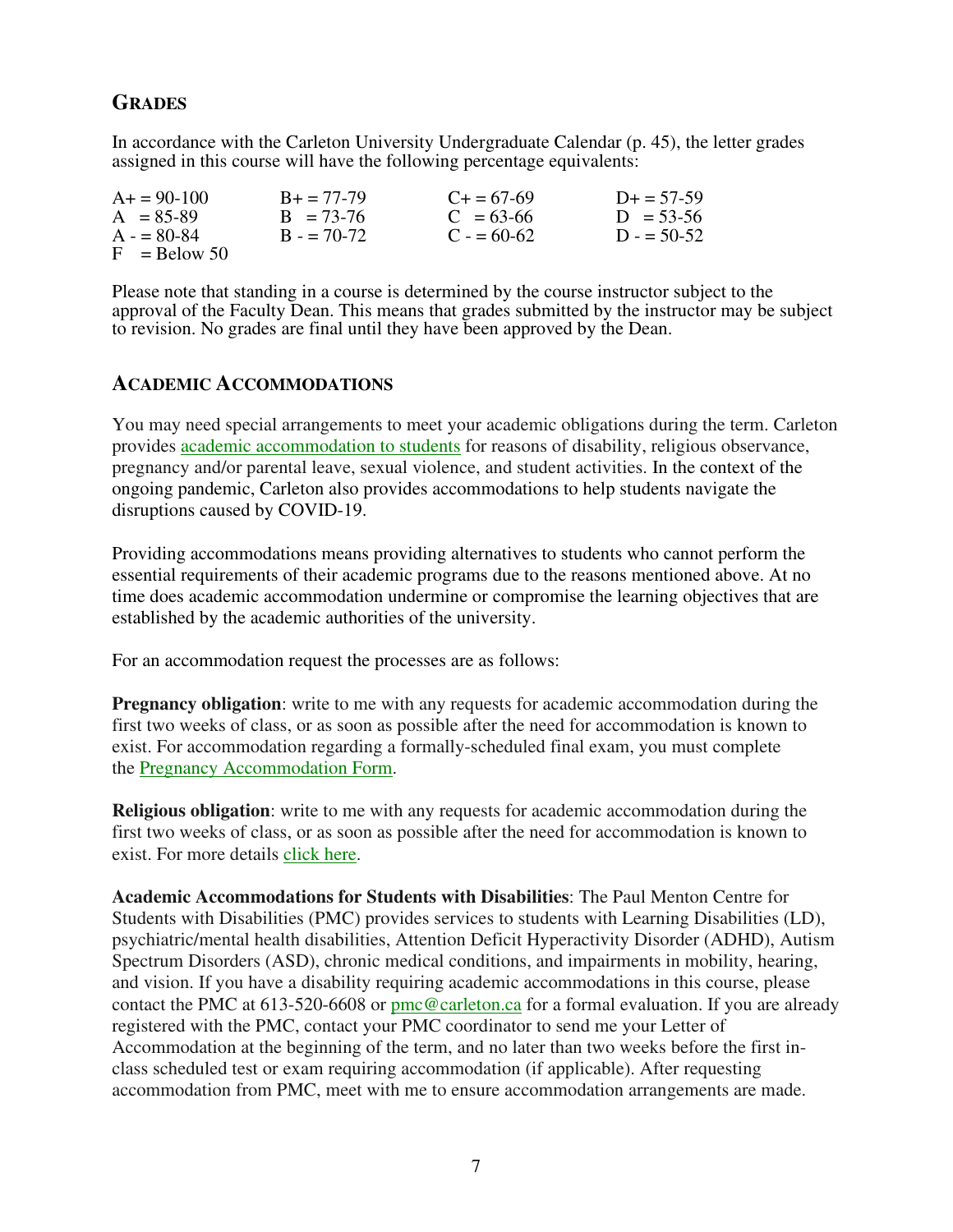Please consult the PMC website for the deadline to request accommodations for the formallyscheduled exam (if applicable).

### **Survivors of Sexual Violence**

As a community, Carleton University is committed to maintaining a positive learning, working and living environment where sexual violence will not be tolerated, and where survivors are supported through academic accommodations as per Carleton's Sexual Violence Policy. For more information about the services available at the university and to obtain information about sexual violence and/or support, visit: https://carleton.ca/equity/sexual-assault-support-services

### **Accommodation for Student Activities**

Carleton University recognizes the substantial benefits, both to the individual student and for the university, that result from a student participating in activities beyond the classroom experience. Reasonable accommodation will be provided to students who compete or perform at the national or international level. Write to me with any requests for academic accommodation during the first two weeks of class, or as soon as possible after the need for accommodation is known to exist. https://carleton.ca/senate/wp-content/uploads/Accommodation-for-Student-Activities-1.pdf

### **Academic Accommodation Requests Related to COVID-19**

Since the beginning of the COVID-19 pandemic, Carleton has temporarily suspended the need for doctor's notes or medical certificates for academic accommodation requests related to COVID-19. This decision was made in recognition of the fact that alternate course delivery and assessment methods present unique challenges. In place of a doctor's note or medical certificate, students are advised to complete the self-declaration form available on the Registrar's Office website to request academic accommodation for missed course work including exams and assignments. Students are also encouraged to connect directly with their instructor to discuss required accommodations arising from the COVID-19 situation.

### **ACADEMIC INTEGRITY AND PLAGIARISM**

Students should familiarize themselves with Carleton's Academic Integrity Policy: https://carleton.ca/secretariat/wp-content/uploads/Academic-Integrity-Policy-2021.pdf

The Academic Integrity Policy defines plagiarism as "*presenting, whether intentionally or not, the ideas, expression of ideas or work of others as one's own."* This includes reproducing or paraphrasing portions of someone else's published or unpublished material, regardless of the source, and presenting these as one's own without proper citation or reference to the original source. Examples of sources from which the ideas, expressions of ideas or works of others may be drawn from include but are not limited to: books, articles, papers, literary compositions and phrases, performance compositions, chemical compounds, art works, laboratory reports, research results, calculations and the results of calculations, diagrams, constructions, computer reports, computer code/software, material on the internet and/or conversations.

Examples of plagiarism include, but are not limited to:

• any submission prepared in whole or in part, by someone else;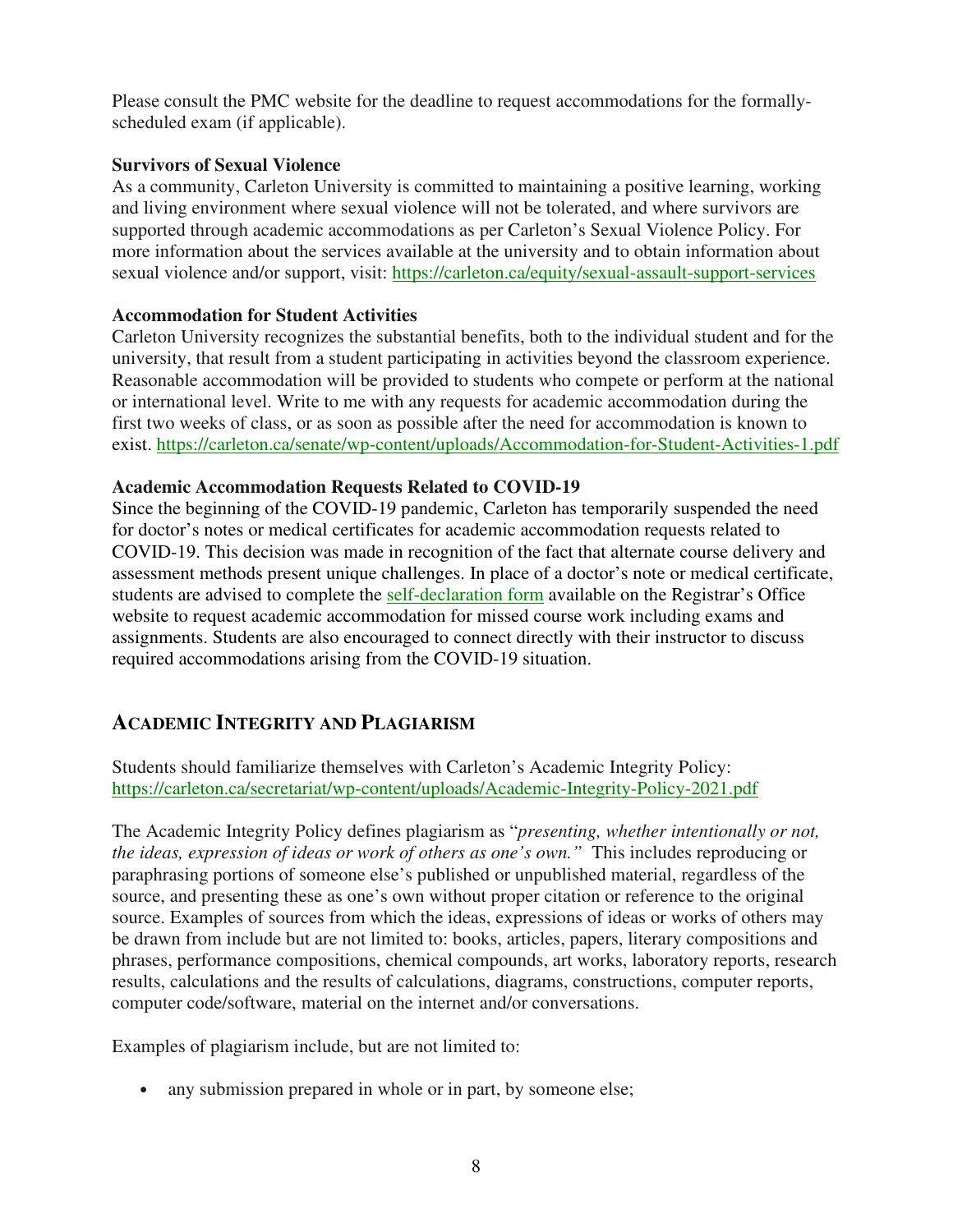- using ideas or direct, verbatim quotations, paraphrased material, algorithms, formulae, scientific or mathematical concepts, or ideas without appropriate acknowledgment in any academic assignment;
- using another's data or research findings without appropriate acknowledgement; and
- failing to acknowledge sources through the use of proper citations when using another's work and/or failing to use quotations marks.

Plagiarism is a serious offence that cannot be resolved directly by the course's instructor. The Associate Dean of the Faculty conducts a rigorous investigation, including an interview with the student, when an instructor suspects a piece of work has been plagiarized. Penalties are not trivial. They can include a final grade of "F" for the course or even suspension or expulsion from the University.

### **STATEMENT ON INTELLECTUAL PROPERTY**

Classroom teaching and learning activities, including lectures, discussions, presentations, etc., by both instructors and students, are copy protected and remain the intellectual property of their respective author(s). All course materials, including PowerPoint presentations, recorded lectures, outlines, examinations, and other materials, are also protected by copyright and remain the intellectual property of their respective author(s).

Students registered in the course may take notes and make copies of course materials for their own educational use only. Students are not permitted to reproduce or distribute lecture notes and other course materials publicly for commercial or non-commercial purposes without express written consent from the copyright holder(s).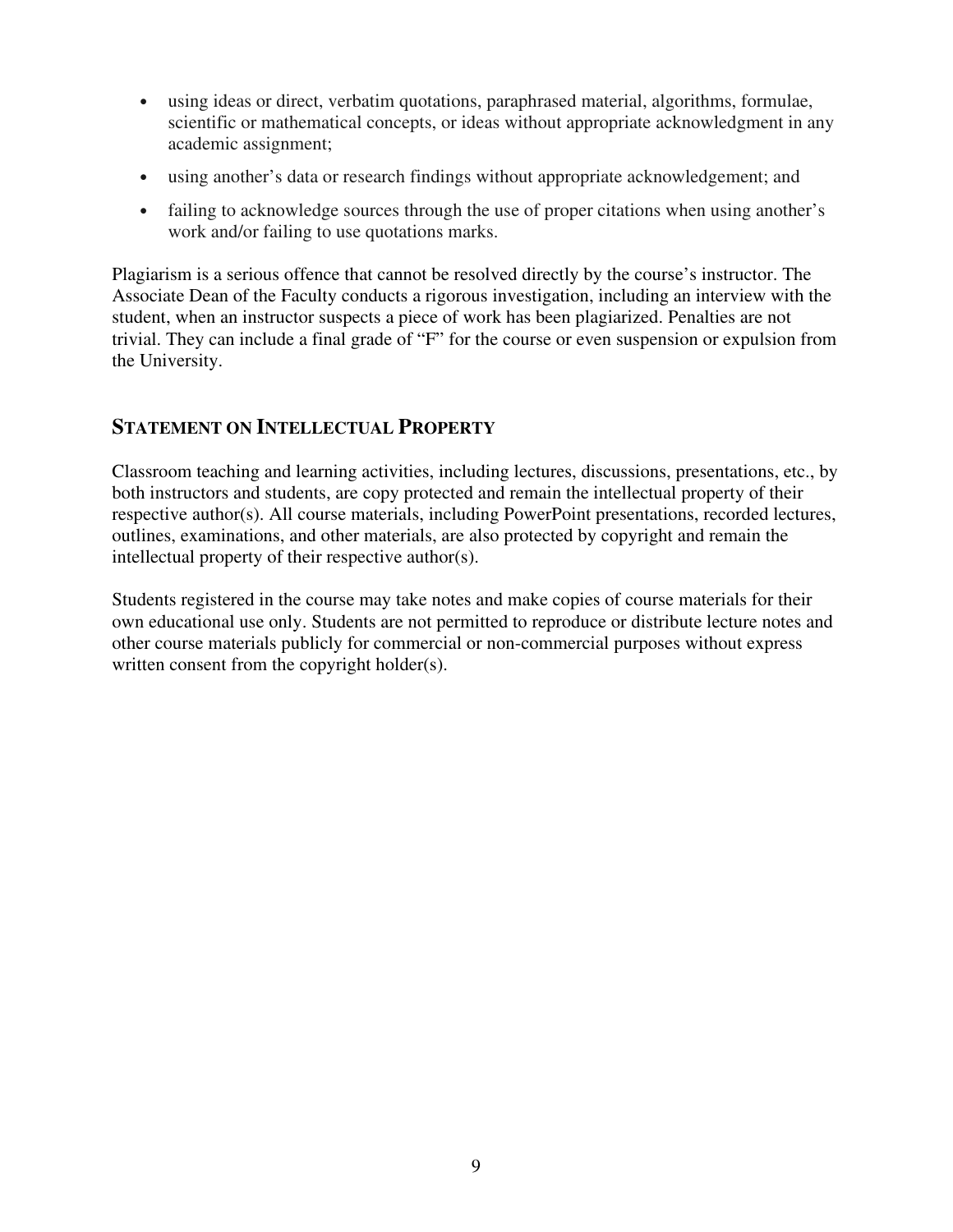## **COURSE CALENDAR**

### **WEEK ONE – SEPTEMBER 14TH INTRODUCTION**

- Introduction to the course: overview, themes, lectures, readings, assignments and exams
- Teaching and learning in an online environment

### *READINGS*

• Angus, Ian. 2016. "A Second Copernican Revolution" in *Facing the Anthropocene: Fossil Capitalism and the Crisis of the Earth System*. New York: Monthly Review Press. pp. 27-37.

### **WEEK TWO – SEPTEMBER 21ST CONFRONTING OUR EXTRACTIVIST LEGACY: COLONIALISM, ENCLOSURE OF THE COMMONS AND THE RISE OF CAPITALISM**

### *READINGS*

- Rifkin, Jeremy. 1991. "A Private Nature" in *Biosphere Politics: A New Consciousness for a New Century*. New York: Crown. pp. 38-47.
- Broswimmer, Franz. 2002. "The Modern Assault on Nature: The Making of Ecocide" in *Ecocide: A Short History of the Mass Extinction of Species*. London: Pluto Press. pp. 54- 69.
- Klein, Naomi. 2014. "Beyond Extractivism: Confronting the Climate Denier Within" in *This Changes Everything: Capitalism vs. the Climate*. Toronto: Knopf. pp. 161-187.

### **WEEK THREE – SEPTEMBER 28TH CORPORATE ENVIRONMENTALISM AND SUSTAINABILITY: THE RISING POWER OF BIG BUSINESS AND THE PROMISE OF CORPORATE SOCIAL RESPONSIBILITY**

### *READINGS*

- Bakan, Joel. 2004. "Business as Usual" in *The Corporation: The Pathological Pursuit of Profit and Power*. Toronto: Viking. pp. 28-59.
- Dauvergne, Peter. 2018. "Total Destruction?" and "The Business of CSR" in *Will Big Business Destroy the Planet?* Cambridge: Polity Press. pp. 1-14; 38-55.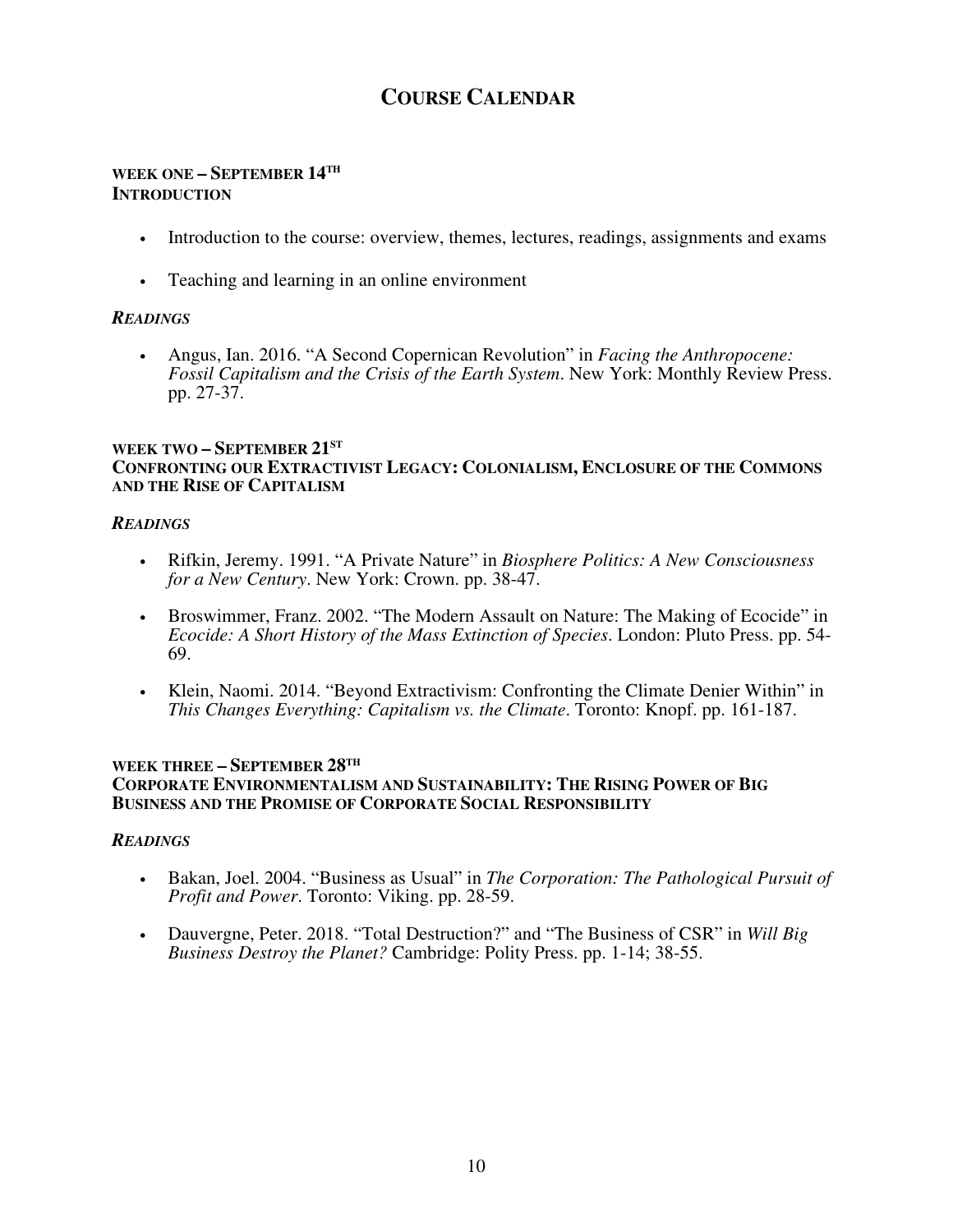### **WEEK FOUR – OCTOBER 5 TH CAPITALISM VERSUS NATURE: EXAMINING THE IMPACTS OF CAPITAL ACCUMULATION AND ECONOMIC GROWTH, AND THE POTENTIAL OF THE DEGROWTH MOVEMENT**

### *READINGS*

- Angus, Ian. 2016. "The Great Acceleration" and "Capital's Time vs. Nature's Time" in *Facing the Anthropocene: Fossil Capitalism and the Crisis of the Earth System*. New York: Monthly Review Press. pp. 38-47; 111-125.
- Ellwood, Wayne. 2014. "On the Road to Degrowth" in *The No-Nonsense Guide to Degrowth and Sustainability*. Oxford: New Internationalist. pp. 156-185.

### **WEEK FIVE – OCTOBER 12TH OUR CONSUMPTION PROBLEM: INEQUALITY, CONSUMER CULTURE AND THE ALLURE OF GREEN CONSUMERISM**

### *READINGS*

- Assadourian, Erik. 2010. "The Rise and Fall of Consumer Cultures" in *State of the World: Transforming Cultures, From Consumerism to Sustainability*. New York: Worldwatch Institute. pp. 3-20.
- Beder, Sharon. 2009. "Turning Children into Consumers" in *This Little Kiddy Went to Market: The Corporate Capture of Childhood*. London: Pluto Press. pp. 6-22.
- Pierre-Louis, Kendra. 2012. "The Green Car Myth: Thinking Beyond the Tail Pipe" and "Our Consumption Problem" in *Green Washed: Why We Can't Buy Our Way to a Green Planet*. New York: Ig Publishing. pp. 70-85; 152-161.

### **WEEK SIX – OCTOBER 19TH**

• MIDTERM EXAM

### **\*OCTOBER 26TH – FALL BREAK, NO CLASS\***

#### **WEEK SEVEN – NOVEMBER 2 ND HOW WE EAT: INDUSTRIAL AGRICULTURE, FOOD SUSTAINABILITY AND THE RISE OF THE FOOD MOVEMENT**

### *READINGS*

- Pierre-Louis, Kendra. 2012. "How We Eat" in *Green Washed: Why We Can't Buy Our Way to a Green Planet*. New York: Ig Publishing. pp. 33-56.
- GRAIN. 2012. "Food and Climate Change: The Forgotten Link" and "The International Food System and the Climate Crisis" in *The Great Food Robbery*. Nairobi: Pambazuka Press. pp. 97-109.
- Roberts, Wayne. 2013. "Seeds of Hope: The Rise of the Food Movement" in *The No-Nonsense Guide to World Food*. Oxford: New Internationalist. pp. 141-175.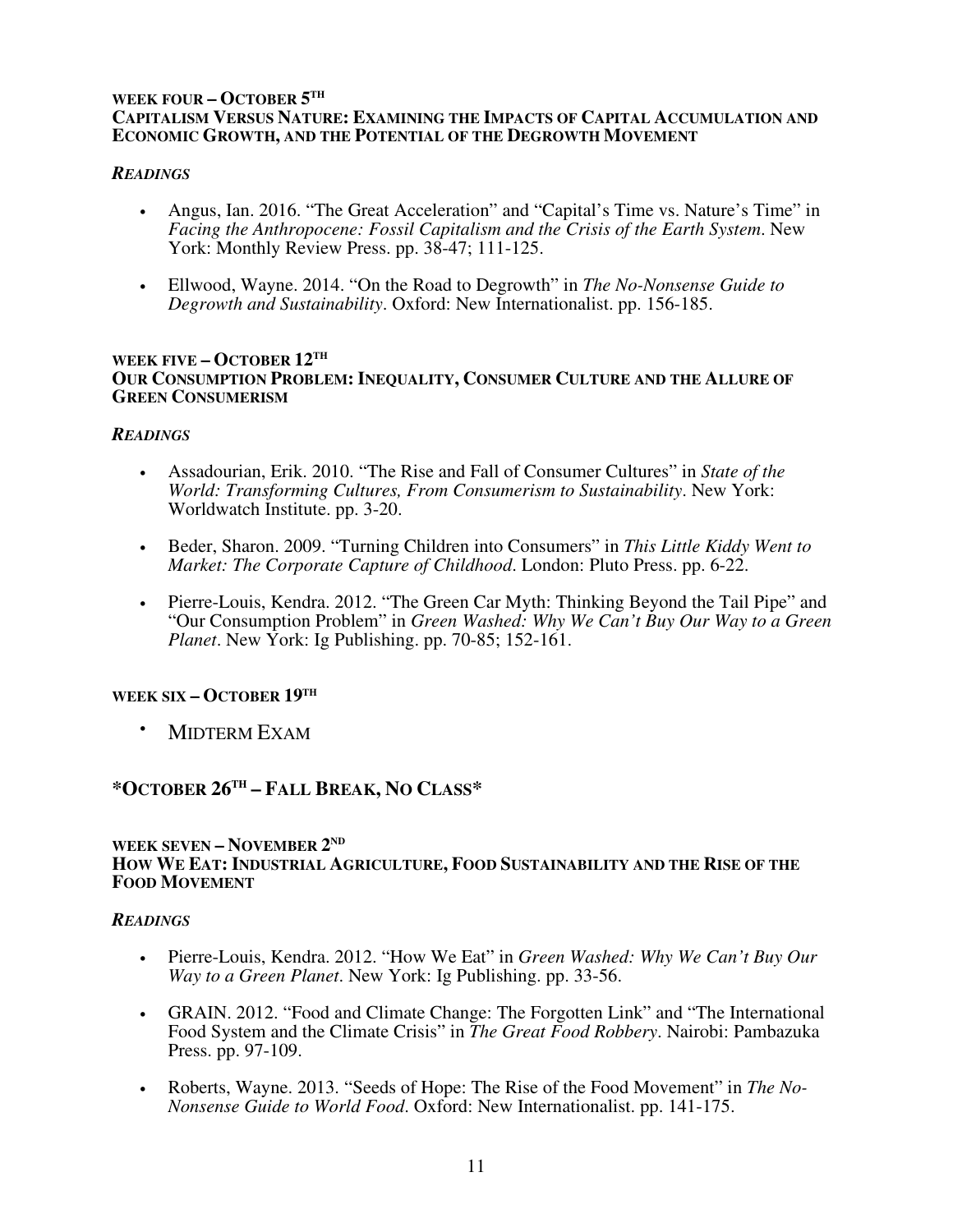### **WEEK EIGHT – NOVEMBER 9 TH SUSTAINABILITY AND PUBLIC POLICY: CANADIAN ENVIRONMENTAL POLICY FROM HARPER TO TRUDEAU**

### *READINGS*

- Turner, Chris. 2013. "Landscape at Twilight" in *The War on Science: Muzzled Scientists and Wilful Blindness in Stephen Harper's Canada*. Vancouver: Greystone. pp. 17-46.
- Lukacs, Martin. 2019. "How Justin Learned to Stop Worrying and Love the (Alberta Carbon) Bomb" in *The Trudeau Formula: Seduction and Betrayal in an Age of Discontent*. Montreal: Black Rose Books. pp. 95-113; 122-130.

#### **WEEK NINE – NOVEMBER 16TH A NATION DIVIDED: EXPLORING DEBATES ABOUT TAR SANDS, PIPELINES AND INDIGENOUS RIGHTS IN CANADA**

### *READINGS*

- Natural Resources Defence Council. 2014. "Tar Sands Crude Oil: Health Effects of a Dirty and Destructive Fuel." NRDC Issue Brief. pp. 1-8.
- Poitras, Jacques. 2018. "The Last Thing Out of Town" in *Pipe Dreams: The Fight for Canada's Energy Future*. Toronto: Viking. pp. 265-282.
- Klein, Naomi. 2014. "You and What Army? Indigenous Rights and the Power of Keeping Our Word" in *This Changes Everything: Capitalism vs. the Climate*. Toronto: Knopf. pp. 367-387.

### **WEEK TEN – NOVEMBER 23RD CLIMATE CHANGE AND OUR RENEWABLE ENERGY FUTURE: THE CASE FOR PUBLIC OWNERSHIP, ENERGY DEMOCRACY AND A GREEN NEW DEAL**

### *READINGS*

- McKibben, Bill. 2012. "Global Warming's Terrifying New Math." *Rolling Stone*, July 19. pp. 1-13.
- Klein, Naomi. 2014. "Public and Paid For: Overcoming the Ideological Blocks to the Next Economy" and "Planning and Banning: Slapping the Invisible Hand, Building a Movement" in *This Changes Everything: Capitalism vs. the Climate*. Toronto: Knopf. pp. 96-119; 120-141.
- Klein, Naomi. 2019. "The Capsule Case for a Green New Deal" in *On Fire: The Burning Case for a Green New Deal*. Toronto: Knopf. pp. 280-291.